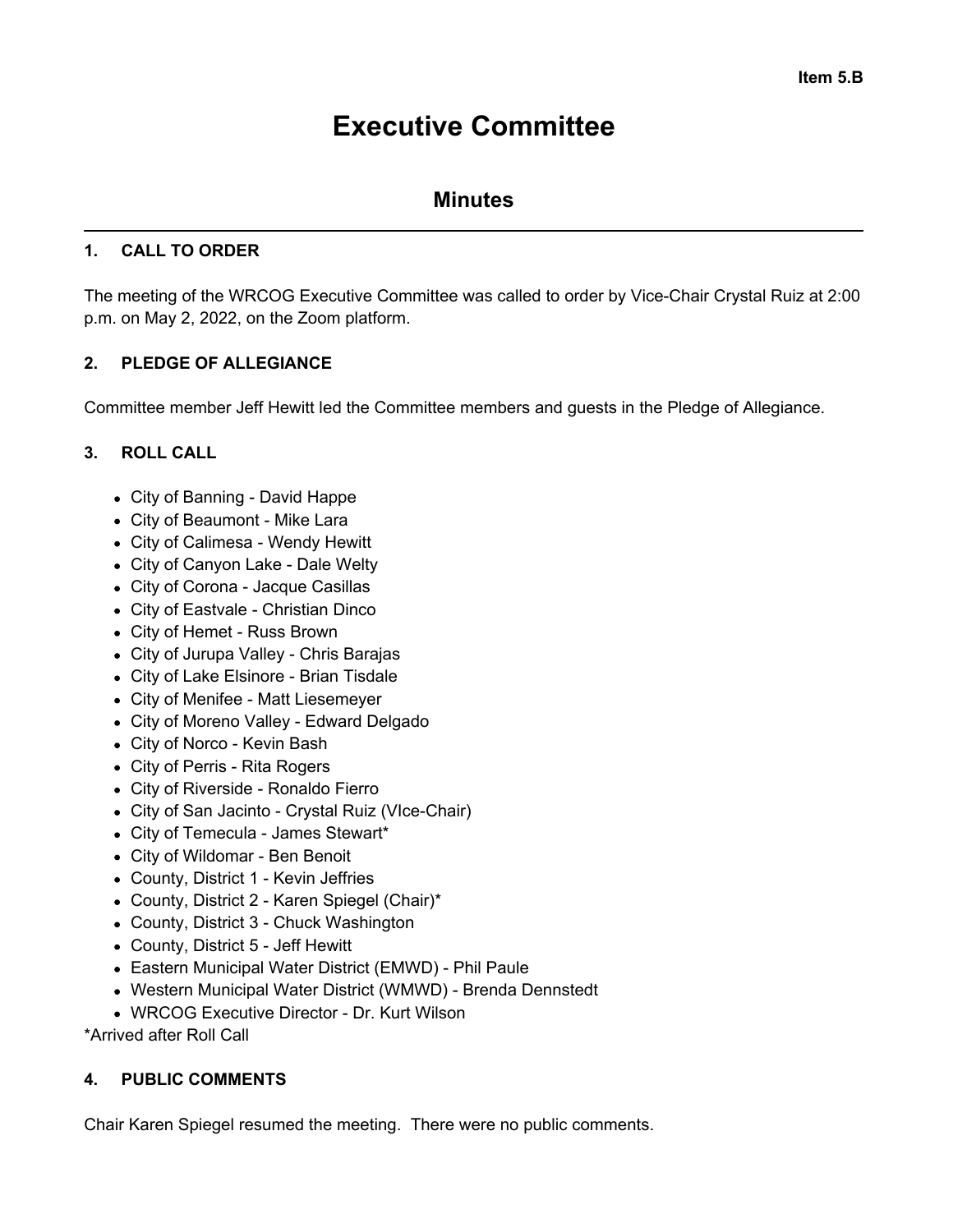#### **5. CONSENT CALENDAR**

#### **RESULT: APPROVED AS RECOMMENDED**

**MOVER:** Lake Elsinore

**SECONDER:** District 5

**AYES:** Banning, Beaumont, Calimesa, Canyon Lake, Corona, Hemet, Jurupa Valley, Lake Elsinore, Menifee, Moreno Valley, Norco, Perris, Riverside, San Jacinto, Temecula, Wildomar, District 1, District 2, District 3, District 5, EMWD, WMWD The City of Eastvale did not respond.

#### **A. Assembly Bill 361 Findings**

#### **Action:**

- 1. Affirmed the findings of the Executive Committee in Resolution Number 01-22, adopted on April 4, 2022, which are:
	- a. The Governor proclaimed a State of Emergency on March 4, 2020, related to the COVID-19 pandemic, which State of Emergency continues to exist today; and
	- b. State or local officials have recommended measures to promote social distancing.

#### **B. Summary Minutes from the April 4, 2022, Executive Committee Meeting**

#### **Action:**

1. Approved the Summary Minutes from the April 4, 2022, Executive Committee meeting.

## **C. Finance Department Activities Update**

This item was pulled for discussion by Committee member Matt Liesemeyer, who asked about the two items trending in the negative.

Chris Gray, WRCOG Deputy Executive Director, indicated that regarding the TUMF Program item, the amount is actually a positive. Actual revenues has surpassed anticipated revenues.

Andrew Ruiz, WRCOG Chief Financial Officer, indicated that regarding the general legal services, the financials being presented are from February, and the difference is due to PACE legal services being out of budget. At its last meeting, this Committee approved a budget amendment for PACE legal services; the March financials will reflect this change and bring it out of the negative.

#### **Action:**

1. Received and filed.

## **D. WRCOG Committees and Agency Activities Update**

## **Action:**

1. Received and filed.

## **E. Report out of WRCOG Representatives on Various Committees**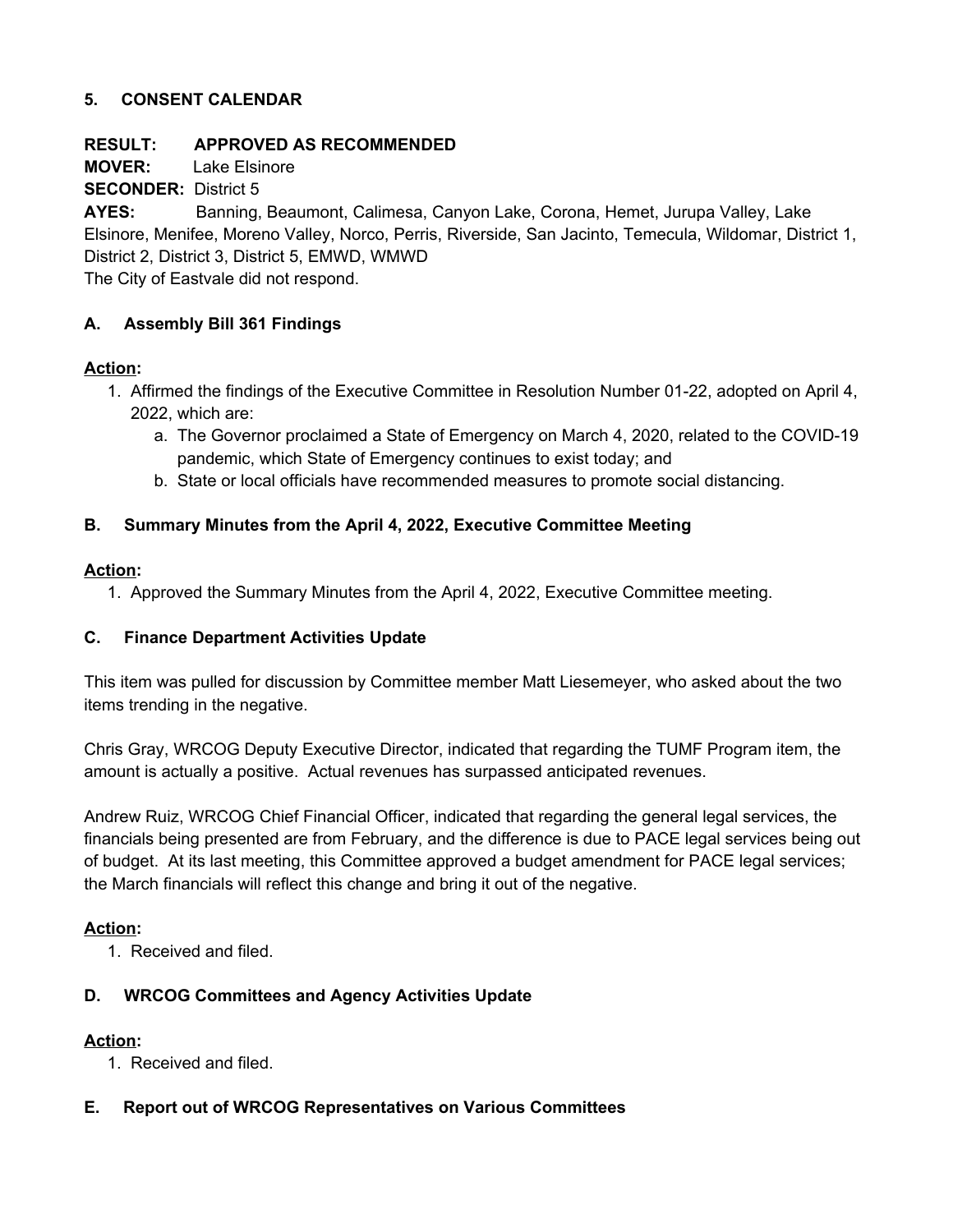## **Action:**

1. Received and filed.

# **F. Legislative Activities update**

# **Action:**

1. Received and filed.

# **G. Approval of nominees for the 2022 Award for Outstanding Community Service, to be presented at the June 23, 2022, General Assembly & Leadership Address**

# **Action:**

1. Approved the nominees for the 2022 Awards for Outstanding Community Service, to be presented at the 31st Annual General Assembly & Leadership Conference on June 23, 2022.

# **H. Approval of Professional Services Agreement with Van Lant & Fankhanel for Financial Auditing Services**

# **Action:**

1. Authorized the Executive Director to execute a Professional Services Agreement with Van Lant & Fankhanel to conduct financial auditing services for WRCOG, starting with Fiscal Year 2021/2022, in an amount not to exceed \$119,650 through Fiscal Year 2023/2024, with an option to extend services for an additional two fiscal years.

# **6. REPORTS / DISCUSSION**

## **A. Fiscal Year 2022/2023 Budget Development**

Dr. Kurt Wilson, WRCOG Executive Director, reported that WRCOG's Fiscal Year 2022/2023 budget is currently in development and will include substantial changes to the layout from the previous year's budget. This Committee will be presented with a final budget at its next meeting.

Overall, WRCOG is anticipating \$75 million in revenues against \$45 million in expenditures. The difference in revenues and expenditures is primarily due to the difference in TUMF revenues collected compared to anticipated TUMF project reimbursement expenses anticipated to be paid out in the following year. Currently, TUMF is collecting more than it is paying out in projects.

Four programs will be closing this year: Smart Climate Grant, Western Riverside Energy Partnership, General Assembly & Leadership Address, and the Household Hazardous Waste.

WRCOG will be experiencing a new revenue source from Measure A funding per the settlement agreement with the City of Beaumont regarding a TUMF Program lawsuit.

Lastly, two new staff positions will be created: Clean Cities Program Manager and I-REN Senior Analyst.

No change in revenues will occur regarding member dues and the Solid Waste Program. The "Love Your Neighborhood" Program, in collaboration with the Riverside County Flood Control and Water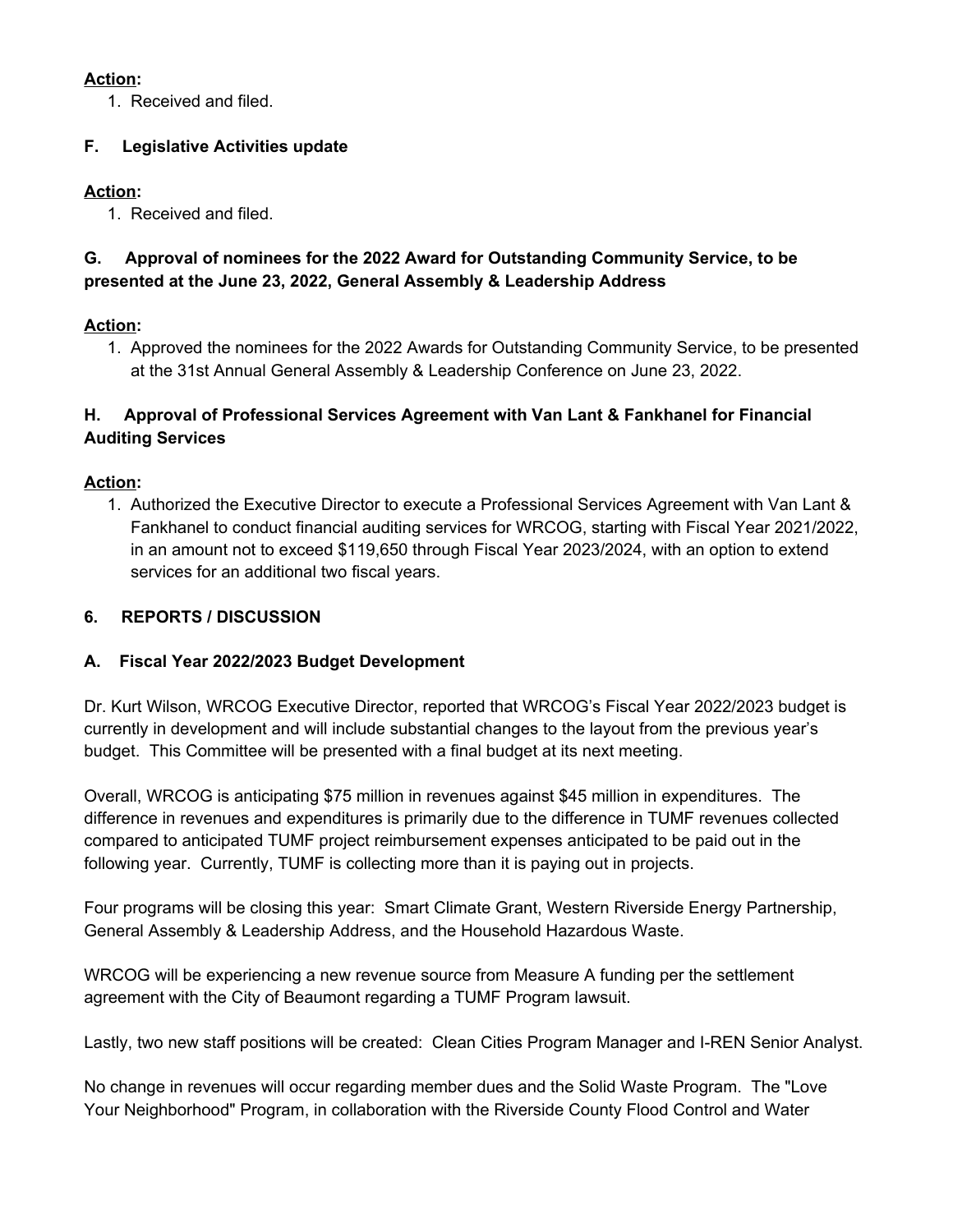Conservation District, is expecting an increase in revenues, up from \$35k to \$50k. The Streetlights Program will experience a slight decline in revenues from \$146k to \$135k due to the City of Temecula dropping out of the Program and performing its own maintenance and operations. The Used Oil Program anticipates a slight increase from \$160k to \$198k. The Inland Empire Regional Energy Network (I-REN) Senior Analyst position will be exclusively funded by the California Public Utilities Commission (CPUC). I-REN has a 6-year combined budget of \$65M, also provided exclusively by the CPUC.

C-PACE anticipates expenses of \$168k against revenues of \$200k. The challenge is anticipating which projects will close in the coming year. It is projected that the HERO Program will continue receiving \$2.7M from prepayment fees, administrative fees, and delinquencies. WRCOG will be requesting a reserve fund for this Program to deal with outstanding litigation issues. The TUMF Program is doing well and staff anticipates an increase in revenues next year. The California Resiliency Challenge is funded by the Bay Area Council, which delivers the Energy Resilience Plan, and has a non-recurring revenue of \$200k, of which approximately \$132k will be available at the onset of the new fiscal year.

The Grant Writing Program fund balance is approximately \$38k. Local Transportation Funds has an approximate balance of \$2.6M. Revenues for the Clean Cities Program will increase slightly from \$253k to \$270k. RivCOM will experience a decline in revenues from \$50k to \$25k. Funding from SCAG's Regional Early Action Plan (REAP) Program is non-recurring; it is anticipated that a remaining \$1M of \$1.76M will be available at the onset of the new fiscal year.

The Fellowship Program has a fund balance of \$193k. Funding for this Program is not sustainable at the current rate and will last likely one more year. If this Program is to continue, funding will need to be determined. WRCOG has a 115 Section Trust with a balance of approximately \$350k. The CalPERS UAL balance is approximately \$3.4M. The OPEB balance is approximately \$1.1M.

Normally in the budget process a Cost of Living Allowance would be added; however, the Agency is in the middle of a Classification and Compensation Study.

Four major policy points that are currently in discussion include the establishment of a HERO Program reserve, prepaying the CalPERS Unfunded Liability, the continuation of the Fellowship Program at a different contribution percentage, and alternatives to the Grant Writing Program.

Andrew Ruiz, WRCOG Chief Financial Officer, shared images of what the new budget document will look like.

Committee members discussed not changing the member contribution rate of the Fellowship Programs and suggested exploring grant funding opportunities. They also discussed payoff options of the 115 Section Trust, CalPERS UAL, and OPEB items.

Committee member Kevin Jeffries indicated that prior to the new administration there was a fraudulent transfer of funds without authorization into other accounts, and asked what policies and procedures are being put into place to prevent this type of quasi-criminal abuse of funds.

Dr. Wilson responded that an outside company was hired to review WRCOG's internal controls and a number of tentative recommended findings are being addressed. Staff will be reporting back on those findings and resulting actions in a future meeting.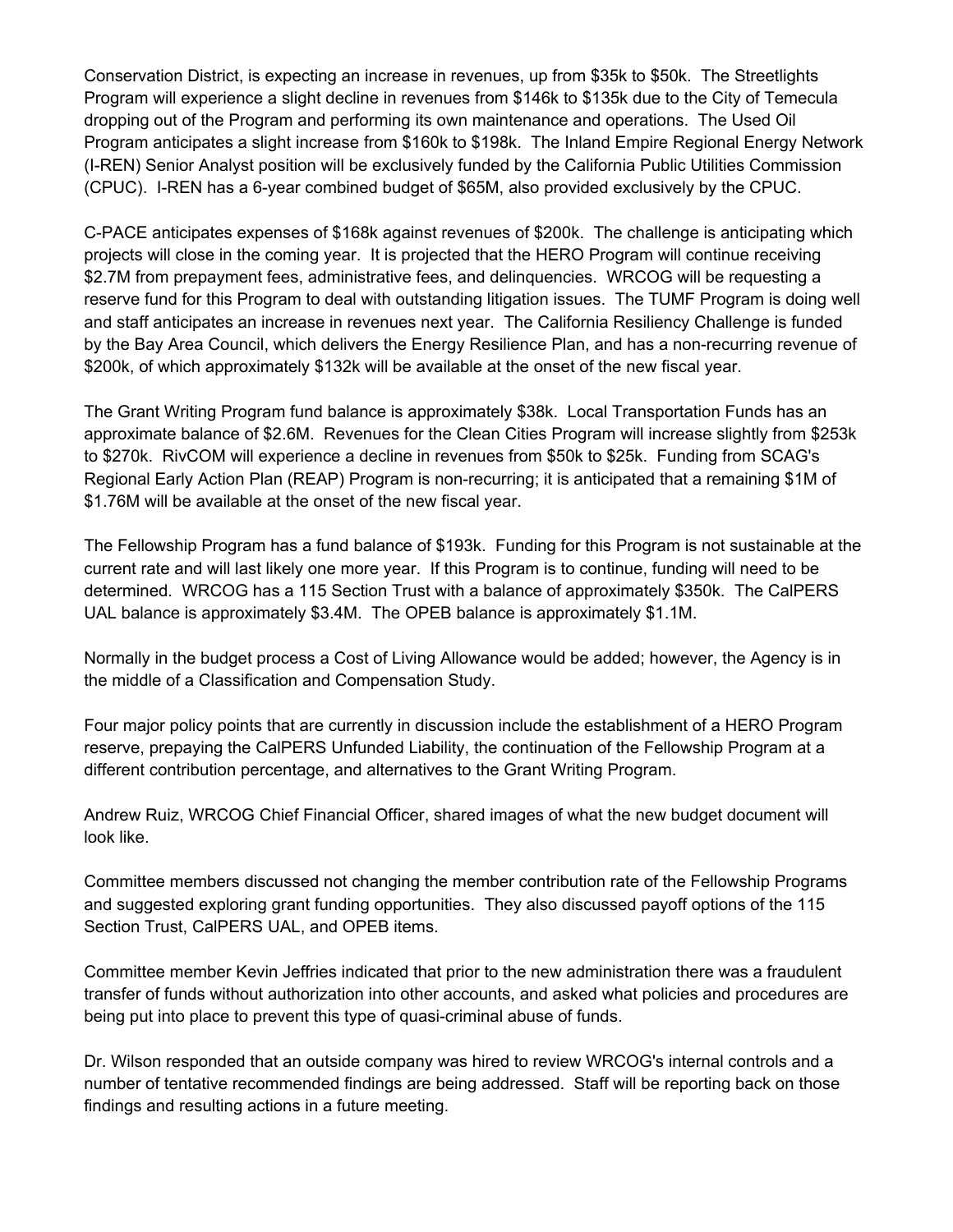# **Action:**

1. Received and filed.

# **7. REPORT FROM THE TECHNICAL ADVISORY COMMITTEE CHAIR**

Technical Advisory Committee (TAC) Chair Jeff Van Wagenen had no report.

## **8. REPORT FROM COMMITTEE REPRESENTATIVES**

Committee member Brian Tisdale, CALCOG Board of Directors representative, reported that there is a current bill on local control that CALCOG did not take a position on. Matters of support or opposition requires a 2/3 vote, and while many members support local control, there just was not a majority. The Board discussed the Governor's proposed budget and REAP funding.

Committee member Ted Hoffman, SAWPA OWOW representative, reported that Round II Prop 1 funding application session has closed. Prado Dam maintenance access structure modifications began earlier this year.

# **9. REPORT FROM THE EXECUTIVE COMMITTEE CHAIR**

Chair Spiegel reported that SCAG's General Assembly is scheduled for May 5 and 6, 2022.

Contact Dr. Wilson with nominations for Executive Committee leadership positions by May 10, 2022.

Chair Spiegel indicated the the General Assembly Ad Hoc Committee representatives include Jacque Casillas, Jeff Hewitt, Matt Liesemeyer, Brian Tisdale, and current leadership.

## **10. REPORT FROM THE EXECUTIVE DIRECTOR**

Dr. Kurt Wilson thanked Committee members that have completed General Assembly video taping, and indicated that there are more slots available.

## **11. ITEMS FOR FUTURE AGENDAS**

There were no items for future agendas.

#### **12. GENERAL ANNOUNCEMENTS**

Committee member Ruiz announced that her city is honoring mothers in recognition of Mother's Day.

Committee member Kevin Bash announced that on June 12, 2022, the City of Norco will be unveiling its Gold Star Family Memorial.

## **13. CLOSED SESSION**

- CONFERENCE WITH LEGAL COUNSEL Potential initiation of litigation pursuant to Government Code Section 54956.9(d)(4).
- CONFERENCE WITH REAL PROPERTY NEGOTIATOR